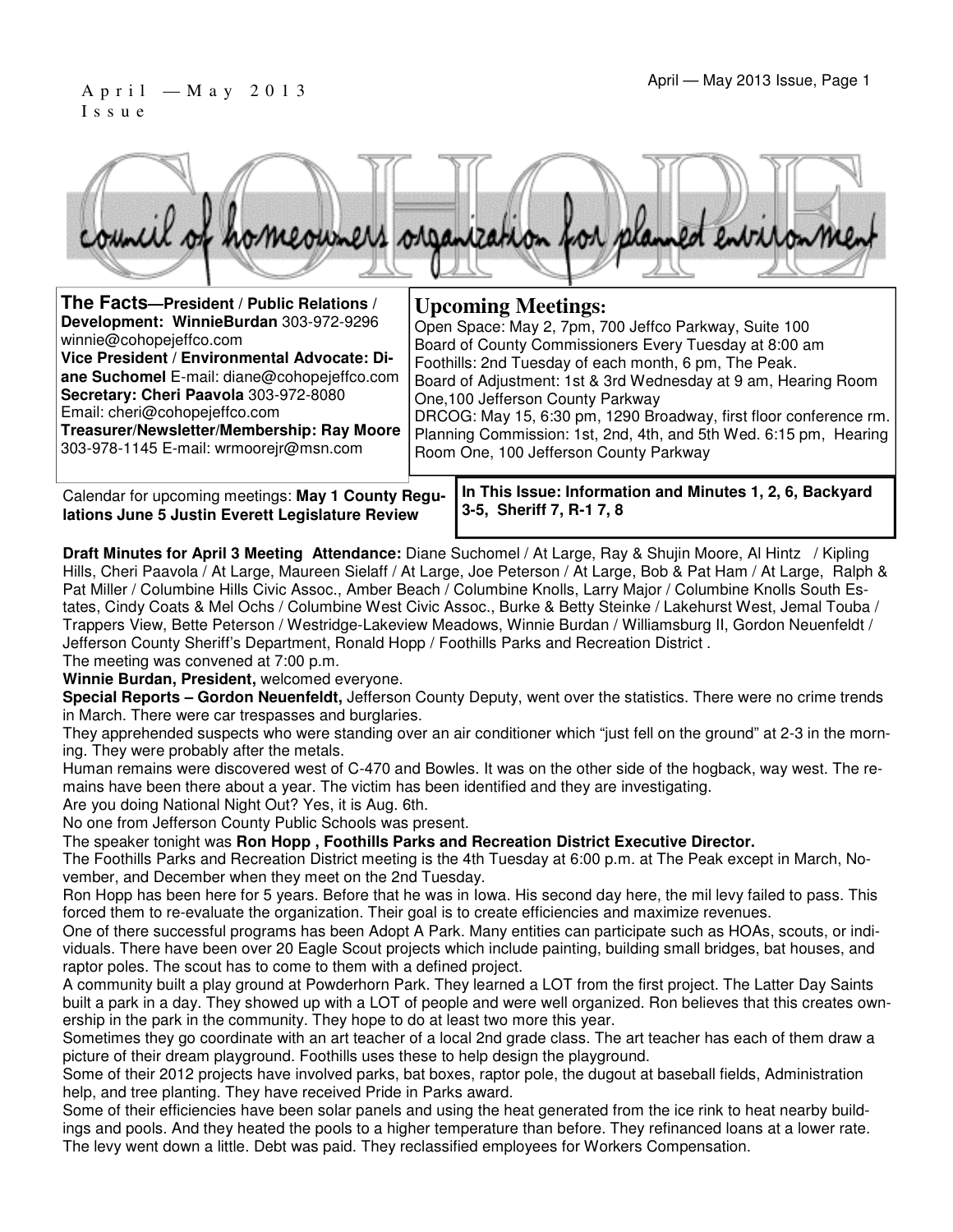What are their water sources? They have a lot of water sources from ditches to Denver Water.

They are looking for a company to help redevelop Clement Park. It was built by Jefferson County and leased to Foothills Parks and Recreation District. The lease ended 2/1/13. They estimate \$7M of repairs. The county has contributed money for a study. The Park is 25 years old. They need to look at the opportunities for the next 25 years. They need to determine the costs and ways to fund improvements. They will probably ask for a bond or mil levy in 2014.

The government passes laws such as the Americans with Disabilities Act , but do not provide any monies.

On budget considerations, they have reduced administrative costs from 17% to 10% in 5 years. Ron gave us a handout with the actual amounts from 2011 and 2012 and the budgeted amounts from 2013 through 2018.

He wants to be transparent. If they need more money, he wants us to trust us and give it to them. They will do what they say they are going to do.

Their website is www.ifoothills.org. Ron can be reached at rhopp@fhprd.org or 303-409-2107.

Are the outdoor pools at risk? Not this year. They analyzed every park and program. They made their cuts based on this information.

What kind of tasks can you do for Adopt a Park? Items include sprucing up, tidying up, trash pickup, and planting flowers.

What are you doing with sprinkler systems? If there is not a catastrophic failure, we leave it alone.

There is a overgrown canal ditch, but we can't find out who owns it. Contact Colin Insley or Ron. The person was told that a Ditch Company was the owner, but they never answer their phone.

The Master Plan was written in 2005. It had a very ambitious Acquisition Plan. They have 6 parcels for sale. There are 2 properties at Sims and Ward. It is under contract. It is projected for 86 single family homes and zoned residential. It should come before the Planning Commission and Board of County Commissioners in 90 days. 2 properties at Coal Mine and Wadsworth was under contract. The purchaser rezoned the property, changed the ODP for commercial development. Then they terminated the \$1.5M contract. There has been new interest. The 2 properties at Columbine and Wadsworth have had a lot of inquiries but nothing firm.

There is a BMX Bicycle Track proceeding at Schaefer Athletic complex. They are moving the Disc Golf course to a bigger area. The contract is with Mile High BMX. They will build it and maintain it. The builder may be the company that built the BMX Track for the Olympics.

**Reports from Officers** Roll Call was taken. We had 19 members present and have a quorum.

**Winnie Burdan, President**, was present. A new development at 11415 W. Belleview for 316 residential units will be discussed at the Board of County Commissioners meeting on April 30 at 8:00 a.m.

**Diane Suchomel, Vice President,** was present. The speaker next month will be Heather Gutherless from Jefferson County Planning and Zoning. She will talk about chickens and bees (new County regulations). You can get information at http://www.ext.colostate.edu/sam/backyard-chickens.pdf.

On Monday, 4/29, at the Columbine Library the HOA Information Office Forum will be from 5:00 to 7:30 p.m. Please RSVP to Cynthia.aguilar@state.co.us. or call 303-894-2166. For more information go to the website for DORA, Real Estate Division.

There is a Pre-Application Hearing for Little Minds at W. Bowles and S. Youngfield Court.

There is a new law going into affect July 1 concerning the disposal of electronics. You can get information at www.colorado.gov/cdphe/ewaste, then select Information for residences.

Our Adopt a Highway Trash Pick-up day will be April 20 at 8:30 a.m. We will meet at West Bowles Community Church. Columbine Knolls wanted to know if anyone is interested in sharing a community dumpster, a common day, or shredder. They are a Voluntary HOA. They charge members \$25 to use the dumpster and they charge non-members \$45. Their dues are \$35. They usually locate the dumpster at Normandy Elementary parking lot.

Justin has agreed to speak in June.

Andy Kerr has a Town Hall at Lakewood Cultural Center on Saturday, April 6th, at 9:30 a.m.

#### **COHOPE Treasury Activity: March 2013 W. R. Moore, Treasurer**

| <b>Beginning Balance April 3, 2013</b>                                    |    | 1825.19 |
|---------------------------------------------------------------------------|----|---------|
| <b>Deposits</b>                                                           | \$ | 320.00  |
| Paavola \$20, Sielaff \$20, Columbine Knolls \$40, Westridge \$40 Kip-    |    |         |
| ling Hills \$40, Trappers View \$40, Columbine Hills Civic \$40, Hillside |    |         |
| at Fairway Vista \$40, Columbine Knolls South Estates \$40, Sunrise       |    |         |
| Creek \$40                                                                |    |         |
| Withdrawals                                                               | S  | 0.00    |
| <b>Ending Balance May 1, 2013</b>                                         |    | 2185.19 |

waste ban-"Beginning July 1, 2013 it will be a violation of the solid waste regulations for residents of Colorado to dispose of electronic waste in their trash. While it has been for many years and continues to be violation of the hazardous waste regulations for industry, businesses, and government agencies to dispose of any electronic waste that exhibits one or more characteristics of hazardous waste in municipal solid waste landfills, Senate Bill 12-133 bans landfill disposal

**Info from CDPHE's website on electronic**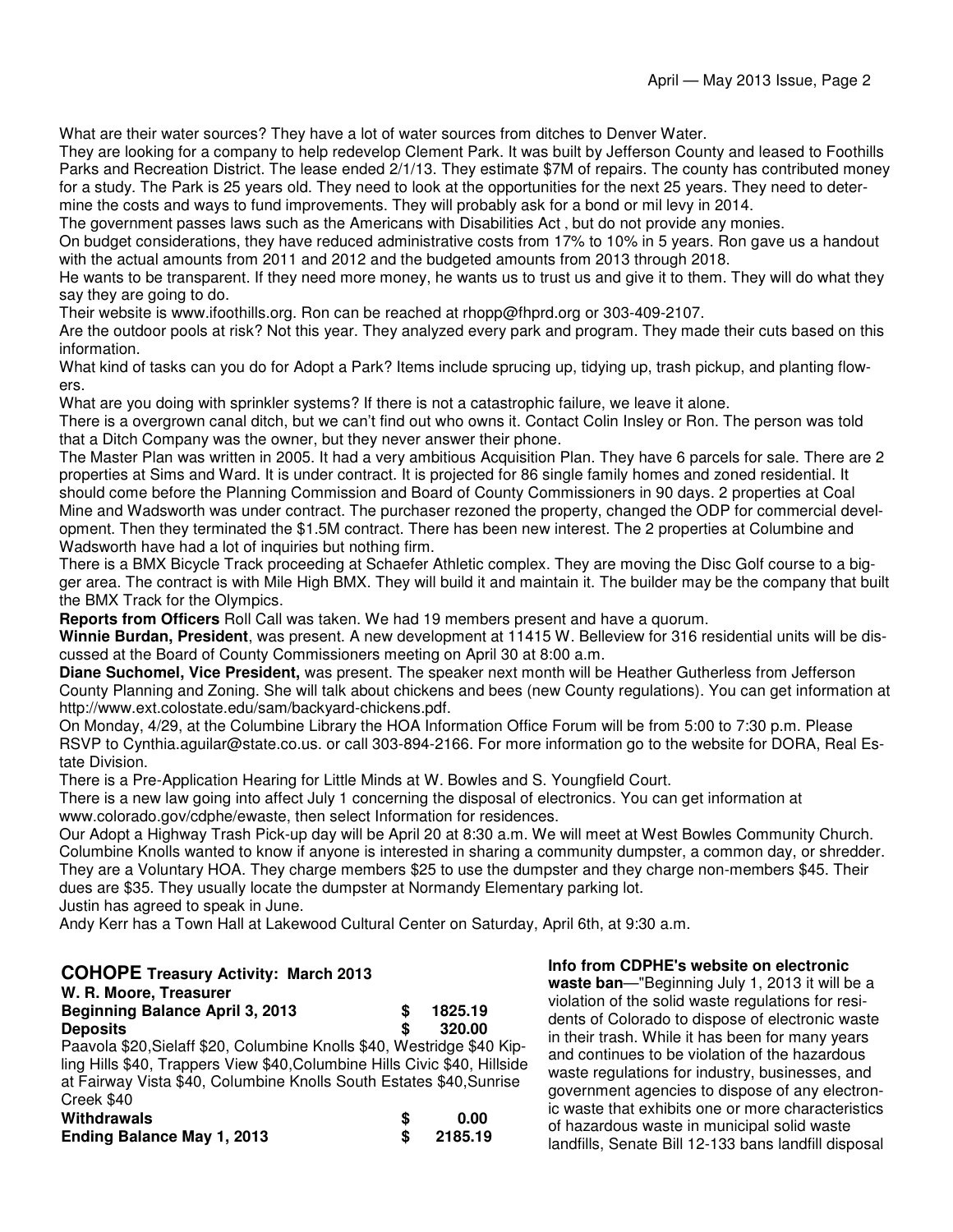# THE BACKYARD

#### Columbine Hills Civic Association

From **Draft Minutes of the March Board Meeting** The meeting was called to order at 9:15 a.m. by Vice President Robert Bruso. There were seven board members and two home-owners in attendance.

Old Business The minutes of the January meeting were approved. Jeffco Animal Control has been patrolling areas for dogs off-leash.

New Business There are four board positions available at the Annual Meeting in April. Four positions are for two (2). One of the board positions is for Treasurer and one position is for Vice President.

Dumpster Day is May 18. Participants must have made a donation to the Columbine Hills Civic Association. A \$10 fee will be charged for a second load. Metal scrap will be allocated to a trailer. Please help any seniors on your street who may have an item or two that needs to go to the Dumpster.

Motion was made and carried for Heather Vignola to complete the term of board member Greg Galczynski who resigned from the board. This term is for one (1) year.

Weather permitting, the May meeting will be held at the picnic shelters at the new playground / park at the corner of So. Kendall Blvd. and W. Canyon Ave.

Motion was made to adjourn at 10:40 a.m.— Secretary, Randy Montgomery

## Columbine Knolls South II REVIEW

From **President's Corner** Spring and daylight savings time has arrived. It is so nice to be able to get out in the nice weather and take a walk or dust off the bike for an evening ride. It definitely gets you in the mood to check out new plants and plan what you might want to add to your garden this year! If this time of year motivates you to do some improvements, please remember to submit an Architectural Control Committee (i.e. "ACC") form before you paint the house, build a new fence, replace windows, etc. You can find the form on the website along with process instructions. It's all about keeping our neighborhood looking nice for everyone! Also, in the spirit of Spring cleaning, keep in mind that the CKSII Community Garage Sale, June 7 & 8, is a great way to recycle unwanted treasures and make a little money at the same time! With the arrival of the nice weather also comes to "toys of summer." If you own such an item please be aware of the rules that govern how/when these vehicles can be located in our com-munity. As a homeowner, there are many things you can do if you feel a violation has occurred. Check the website as it will always contain the latest enforcement information. For example, RVs cannot be parked on the sidewalk at any time. If you see this, simply call the Jefferson County Sheriff's non-emergency phone number and they'll make a visit to the resident. Also, there's a limit as to how many days an RV can be parked on the county street or in the driveway. Check the website for guidelines and take action. If you're not sure what to do, call a board member or send an email.

Has anyone noticed the green recycle containers that Waste Management is offering free of charge to CKSII HOA members who also pay for trash removal? If you are a HOA member who has trash service, please contact Waste Management for your free container. It is nice to see our com-munity taking another step in becoming more green! The CKSII HOA did not have a meeting in March, but the Board members have been busy paying bills, adding new members and reviewing ACC requests as well as answering emails and questions from the community. .— Stephanie Haberkorn, President

# **Columbine West Civic Association**

Since membership dues increased a few years ago, the association has had the opportunity to bring a few more community events to fruition. In the advertising world this concept is referred to as "value added". What is value added? Value added describes what happens when you take a basic product, e.g. membership, and increase the value of that product (and usually also the price) by adding extras in the process and/or services. So you could pick a raw coffee bean and add value by roasting it and again add value by grinding it, or simply packaging it ready to grind. You could coat some of the roasted beans in chocolate and sell them as confectionery. So, how did CWCA add value to becoming a dues paying member? The most noticeable examples are the re-development of the corner of Zephyr/Ken Caryl Ave. and the Annual Dumpster/ Recycle Day (Big Event). The corner landscaping project is finished, but still requires annual maintenance, such as weed control and periodic watering throughout the hot/dry summer days. The dumpster/recycle event has given homeowners the opportunity to rid their homes of old documents to be shredded, unwanted metal items, unrepairable electronics and many trash related items no longer needed. Along with the large projects, the calendar reflects the Com-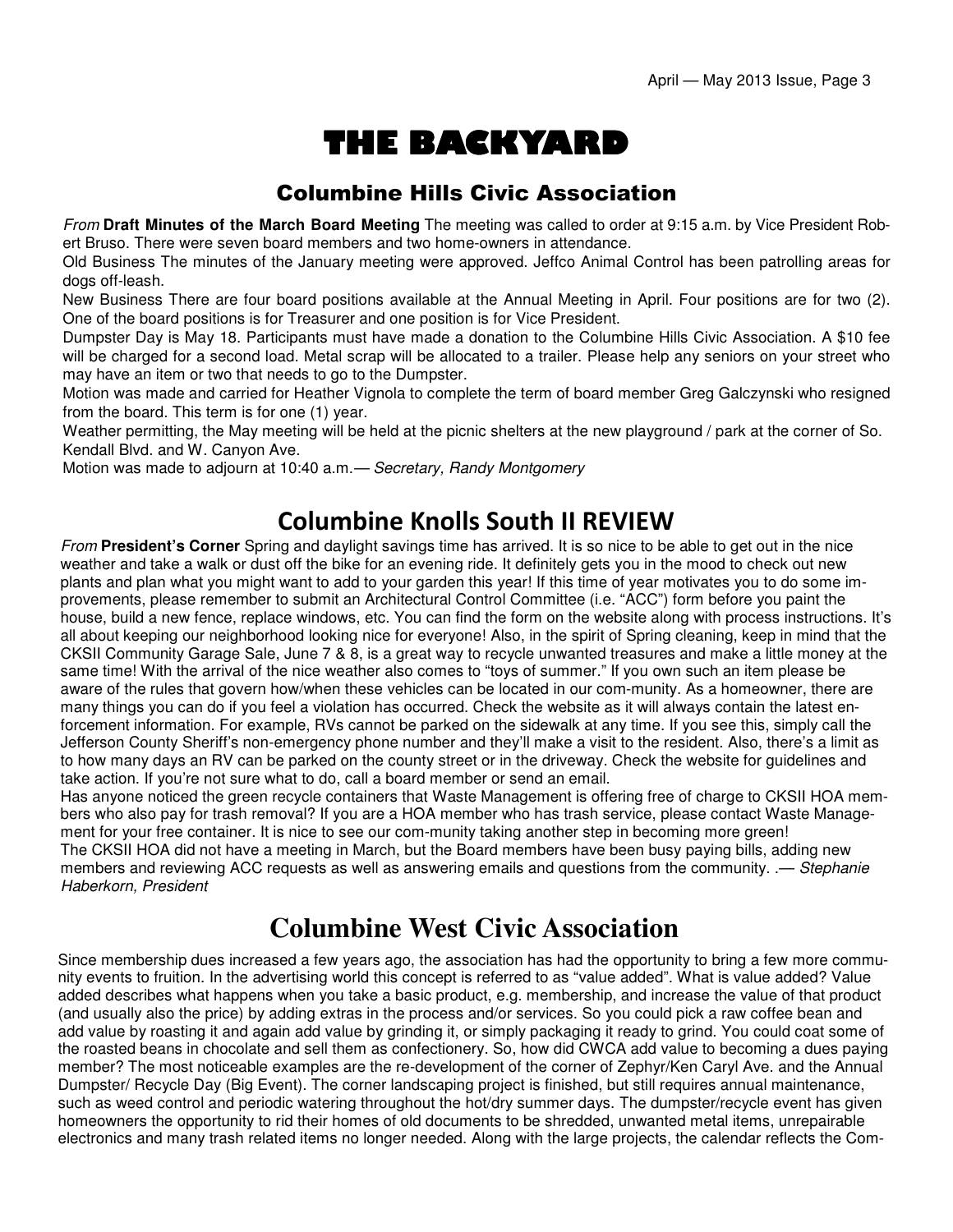munity Garage Sale, National Night Out, Halloween Decorating Contest and Holiday Lighting Contest. All of these events are funded by the membership fees that are collected from Columbine West residents during the Annual Dues Drive in April. In the past we have even had some new ideas shared on the dues postcard that have helped the Board make decisions on how dues could be allocated during budget reviews. If you are already a dues-paying member, we ask that you renew when your postcard arrives. If you have not paid dues in awhile, we ask that you reconsider. If you are new to the neighborhood, paying dues is a "value added" opportunity. Thank you for paying dues, CWCA counts on the money your membership provides to make events happen throughout the year. Anyone can attend a monthly meeting, held on the second Tuesday at 7 p.m. at Dutch Creek Elementary, or dur-ing the summer months at the Pool Pavilion at 6:30 p.m. Drop by, say hello, bring questions to the Board or possibly volunteer to help on a project. All neighbors are welcomed and encouraged to attend and get involved. One of CWCA's mission state-ments is – To initiate civic programs that bring the community together and encourage residents to maintain the general appearance of Columbine West.

## The Leawood Rapporter

From **Leawood Civic Association Minutes of March 5, 2013** The meeting was called to order at 7:13 pm. In attendance were Mike Shaw, Paul O'Connor, Laurel McFerrin-Ontiveros, Rhonda Eveleth, Richard White, JJ Scott, and Babzanne Barker with her son, Michael Barker, who attended to take notes for a school assignment.

The minutes of the February meeting as published in the March issue of the Rapporter were approved and the treasury report was presented. The Leawood Park Board has reimbursed the LCA for their agreed portion of last years' Spring Cleanup and Picnic. There have been \$885 in total memberships received for the year so far and \$715 total toward the scholarship fund collected since the last scholarship award was distributed. Richard White is going to transfer all but \$100 of the money from PayPal into the LCA checking account.

The membership drive was discussed next. Rhonda Eveleth is going to look into the cost of printing and mailing membership flyers to all Leawood residents. Varying payment options were also discussed including setting up a drop box somewhere in the neighborhood, encouraging electronic payment through payer's bank account bill pay programs, Pay-Pal, and regular mail.

The Leawood Volunteer Night was discussed at length. This event will be held at Leawood Elementary School on April 9th at 6:00 pm. The LCA will provide pizza, beverages and cookies. In an attempt to get the word out to as many residents as possible, Mike will either order signs for the neighborhood or will send out emails to everyone who has provided their email addresses to the LCA. The purpose of this event is to encourage neighbors to meet the board members, contribute their opinions on improving current events and activities and hopefully suggest new ideas. Neighborhood beautification and volunteer opportunities will also be discussed. If this Volunteer Night is successful, the LCA will consider making it an annual event.

The newest member of the Leawood Civic Association, JJ Scott, introduced some exciting new ideas for Leawood and the LCA. First, she came up with a brief survey for Leawood residents that will be distributed in the Rapporter. She also suggested having "Front Yard Parties" once a month starting in May and ending in September. Basically, different homeowners, on the second Friday of each month, volunteer to have the event at their home and the party is held on their front lawn. Snacks and a "party pack" will be provided by the LCA and it is B.Y.O.B. for everyone who attends. This would be a great opportunity for Leawood neighbors to get to know each other and have some fun over the (hopefully) warm months. JJ has volunteered her home for the first event on Friday, May 10th. Mike will send emails out to everyone regarding this event as the date gets closer.

The LCA Volunteer Night Event on Tuesday, April 9th will take place of the normal LCA meeting in April. The event will take place at Leawood Elementary School at 6:30 pm.

From **Leawood Recreation and Park District Minutes of March 6, 2013** The meeting was called to order at 6:37 p.m. at Leawood Elementary School by President Kyle Sargent. Members present were: Charlie Campbell, Donna Snyder, Linda Smith, Mibby Luedecke and Parks Manager, Dave Padilla. Three Coventry residents also attended the first part of the meeting

Public Comment– Three members from Coventry subdivision, which is a gated community east of Leawood, had concern about the placement of the dumpster and tree debris in the east part of Raccoon Park off Sheridan. The three houses back up to Raccoon Park's east side. The concern was about the placement of the 3 cubic yard dumpster we placed there several months ago. We explained the history of no longer being able to place trash in the dumpsters at Columbine High School. Dave needed a disposal place for trash in between contract times with L&M. They remove the trash from the pavilions and trash containers throughout the park from April to October. Dave, Charlie and Kyle had been in contact with the residents and the president of the Coventry HOA after they lodged concerns. Dave and Charlie moved the dump -ster site so it could not be seen by the houses. We are currently constructing a pad with a fence and landscaping. This information was relayed to the residents also. One resident had concern with the large pile of tree debris from the trimming of trees in Raccoon Park. Dave assured her we had no intention of leaving it there and the tree company had al-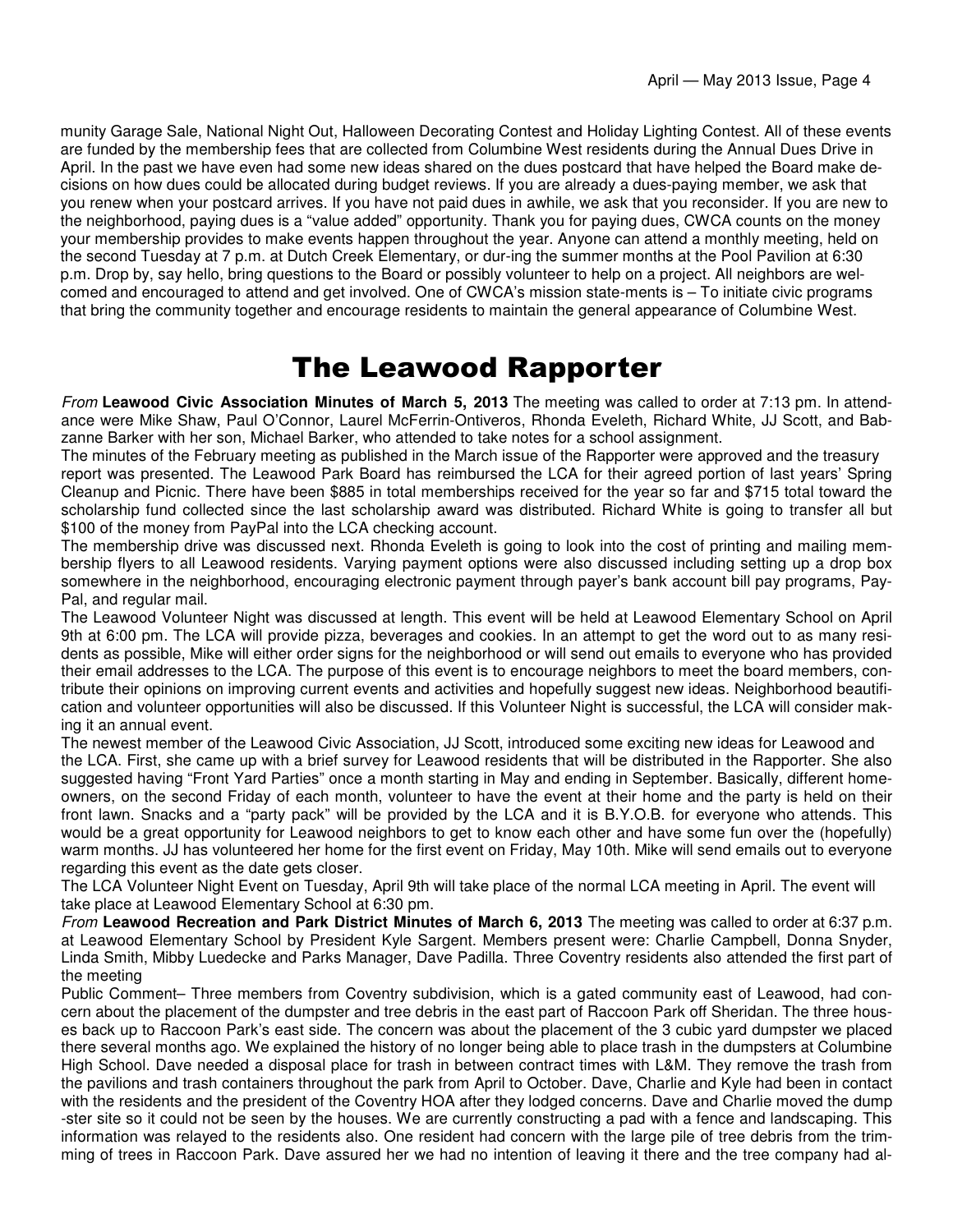ready been contacted to dispose of it. It was a matter of timing. All residents seemed satisfied of the conclusions. A resident requested information on the placement of additional trees in Weaver Park. We will discuss our tree plans at the April meeting. He also suggested to Dave a tree trimmer contractor. Dave will keep the info on file.

Treasurer's Report– Donna submitted the Treasurer's Report as well as bills to be paid. Invoices include: United Site Services, Horizon, KS Electric for work at Leawood Pavilion, reimbursement to Linda for laminating services, Denver Water, Dave's invoice, snow removal invoice, and reimbursement to petty cash. Mibby moved the report be approved and bills paid. Linda seconded and the motion passed. The Auditor for our annual audit exception had not finished our audit by the meeting date. Charlie moved for us to receive the audit exemption report electronically provided there are no significant issues. Mibby seconded the motion and the motion passed unanimously. Donna is to file the annual Lottery disbursement report as required.

Parks Manager Report – Dave met with Goodland Construction related to the placement of the concrete pad and fencing for the dumpster in Raccoon Park. He also discussed the exposed aggregate work that was starting in Raccoon Park and new concrete work at Tract T. There will be a bollard added at the entrance of the xeriscape area to keep trucks off the park sidewalk. Dave performed several snow removals from all parks. The ATV went in for repair and 200 hour maintenance. Trash was picked up from containers throughout the parks and placed in the new dumpster.

Old Business – A contract was signed with L&M for grass cutting and other maintenance services for 2013, starting in April. Linda printed a catalog from a company that sent us information related to exercise stations. The Board discussed opportunities and locations for fitness stations. More discussion will be held later. Kyle is checking on GIS mapping opportunities in relation to mapping distances of the walking areas in the park.

**Meetings for 2013** Wednesday, May 8, 2013, Leawood Elementary School, Wednesday, June 12, 2013, Place to be determined, Wednesday, July 10, 2013, Place to be determined, Wednesday, August 14, 2013, Place to be determined The meeting was adjourned at 8:26 PM. — Linda T. Smith, Vice President and Secretary

### WoodBourne

From **Notes From the Board** The March Board meeting was held on March 20, 2013. The Board is planning for the upcoming summer season. It will be here before you know it.

The Community Shredding Event is scheduled for April 20, 2013.

Thank you to James Meyer and John and Marsha Smith for planning and running the Easter Egg Hunt. This is always a favorite event of our neighborhood kids.

The April Board meeting is the Annual Homeowners' Meeting and it will be held on April 17, 2013 at 7:00 p.m. at the Woodbourne Clubhouse. We will be electing three Board members and discussing general neighborhood information. Please join us as we need to meet a 25% quorum in order to conduct any business. If you are unable to make the meeting, please submit your proxy prior to the meeting. Please contact Kim Herman with Management Specialists at 720- 974-4234with any questions.— Carrie Kollar, President

# Williamsburg II News

**President's Message** We find ourselves now officially into Spring by several weeks and Easter is but a distant chocolate bunny memory. Our Annual Easter Egg Hunt was another well attended and popular event, even though Mother Nature didn't want to cooperate. Thanks to all who participated and a special appreciation to the same board members who volunteer their time year in and year out coordinating such events. The end of the school year is getting close and not only kids but adults as well may be catching spring fever and finding it difficult not to daydream about being outdoors in our beautiful Colorado climate. With this time of year comes spring cleaning, so mark those calendars and start prepping for the Community Garage Sale by cleaning out those closets, garages and basements!

Williamsburg II remains a much desired community in which to live. Thank you to all who work hard to keep it that way. From **HOA Meeting Minutes for March 5, 2013 – Annual Meeting** Mike Eppers called the meeting to order at 7:07 p.m. In attendance were Mike Eppers, Susan Ganz, Bill Ganz, Debra White and Sharon Erickson.

Newsletter/Web page Several errors in the article entitled Animal Shelter Drive on page 3 were pointed out by Deb. First sentence under the list of household items should read "Many animals have been trans-ported from other parts of the country to shelters all over the rest of the country (rather than county), including Colorado….." Final sentence should read "We hope to see you there. No other corrections were noted. The board noted that the articles used in the March newsletter were very timely. The web page has been updated and includes the information on the upcoming Egg Hunt in March.

Treasurer's Report - Susan presented the checkbook register report setting out deposits and checks issued.

All bills have been submitted and paid except the Board Insurance in the amount of \$1560.The Xcel bill pay for electrici-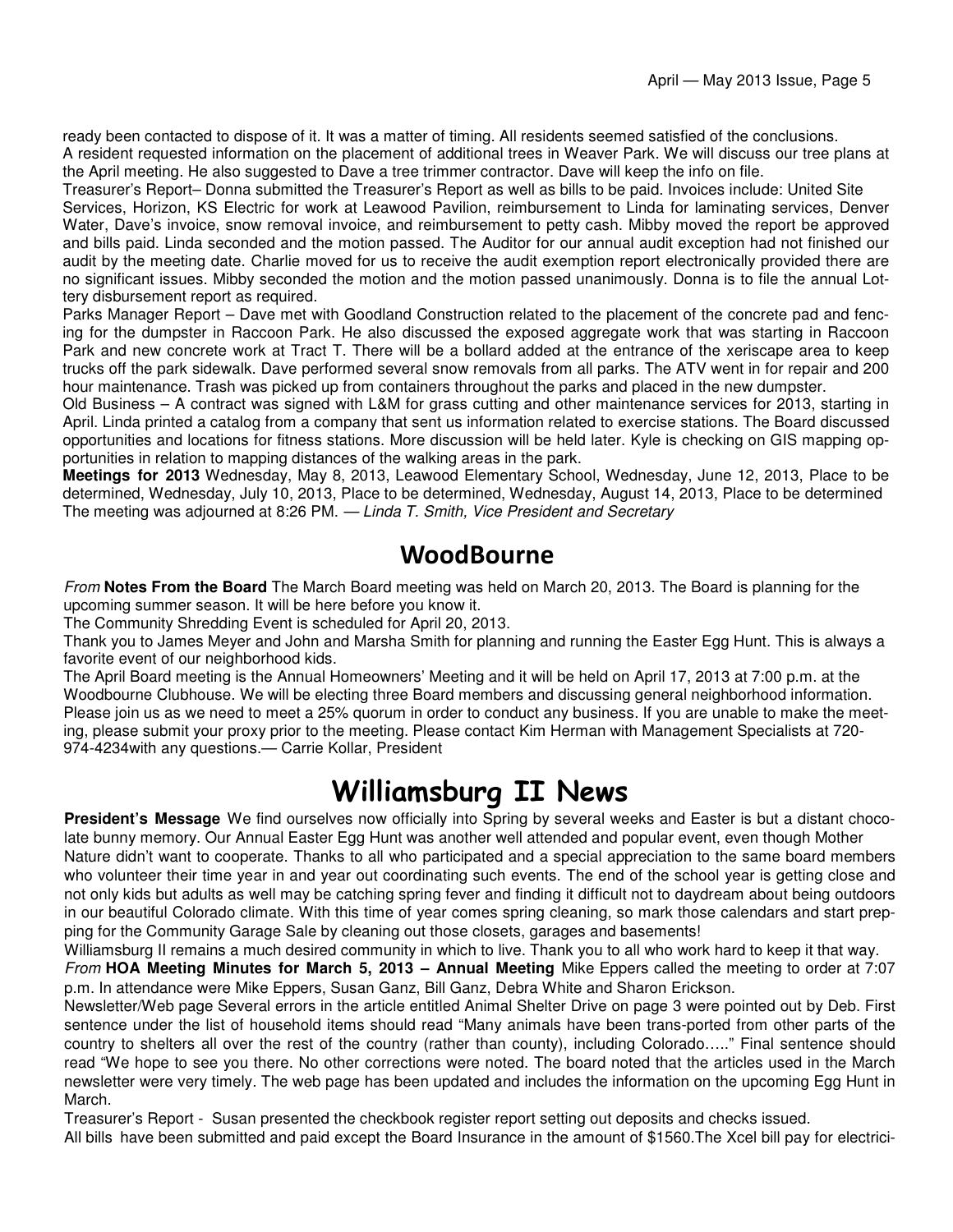ty at the front entrance has been set up on the Xcel auto pay system.

Dues paid so far for 2013 total \$3815 = 34% of equivalent homeowners.

Historian All information current through December events – Hayride and Holiday Lighting Contest.

Covenant Issues No current issues.

Old Business Easter Egg Hunt Plans were reviewed. Susan and Deb will purchase prize baskets, plastic eggs and candy for the event. Beth Schneider will provide face painting again this year. Event will be held on Saturday, March 23rd at Eagle Meadows Park.

Garage Sale is scheduled for June 7th and June 8th. Board members will follow up with potential sponsors. Mike will contact the movie vendor we used last year and confirm our July 20th Outdoor Movie Night at Eagle Meadows Park. Several movie suggestions were presented – watch later newsletter for final selection.

New Business All board members present agreed to continue on as board members. Susan motioned for approval of the continuation of the existing board; Sharon seconded the motion. Without objection, all existing officers agreed to continue in their current positions.

Meeting adjourned at 8:30.

of certain electronic wastes from households. Under limited conditions, a Board of County Commissioners may vote to temporarily exempt its residents from the ban.

Electronics that are banned from disposal include: computers & computer monitors, televisions, printers, fax machines, DVD & VCR players, Peripherals such as keyboards & mice, radios & stereos, video game consoles, laptops, notebooks Ultrabooks, netbooks & tablets"

Commissioner Rosier responded saying that Rooney Road Recycling does accept electronics. I copied the list of electronics they accept from their website. That place is only open Wed & Sat from 8 a.m. to 2 p.m.

Cost for recycling: screen size 5 to 20 inches \$20, 21 - 30 inches \$25, 31 - 40 inches \$30, 41 - 50 inches \$35, console TV in cabinet \$50, huge home entertainment center TV \$75, LCD flat screen TV (any size ) \$20. The items listed below have additional processing costs to get the metals and other hazardous components out; there-

fore, there will be a charge per component. Please call the appointment line for unit pricing. Computer Monitor and Tower, Keyboard, Laptop , Power Supply, Printer, Fax Machine, Televisions, VCR, Stereo, DVD Player, Wires. "

COHOPE clean up pictures—April 21. Due to snow that was still around on the 20th and more coming for next week, we took advantage of the great weather on Sunday for the trash pick-up along Bowles.



(Cohope minutes continued) **Ray Moore, Treasurer,** was present. The Treasurer's Report includes the 2012 Budget. We have \$1,925.19. We were slightly over budget, mostly because of the rooms we had to rent for meetings due to the elections.

**Cheri Paavola, Secretary,** was present. The April minutes were approved without any changes.

Old Business None.

New Business None.

Announcements None.

We adjourned at 8:40 p.m. The meeting was convened at 6:57 p.m. — Cheri Paavola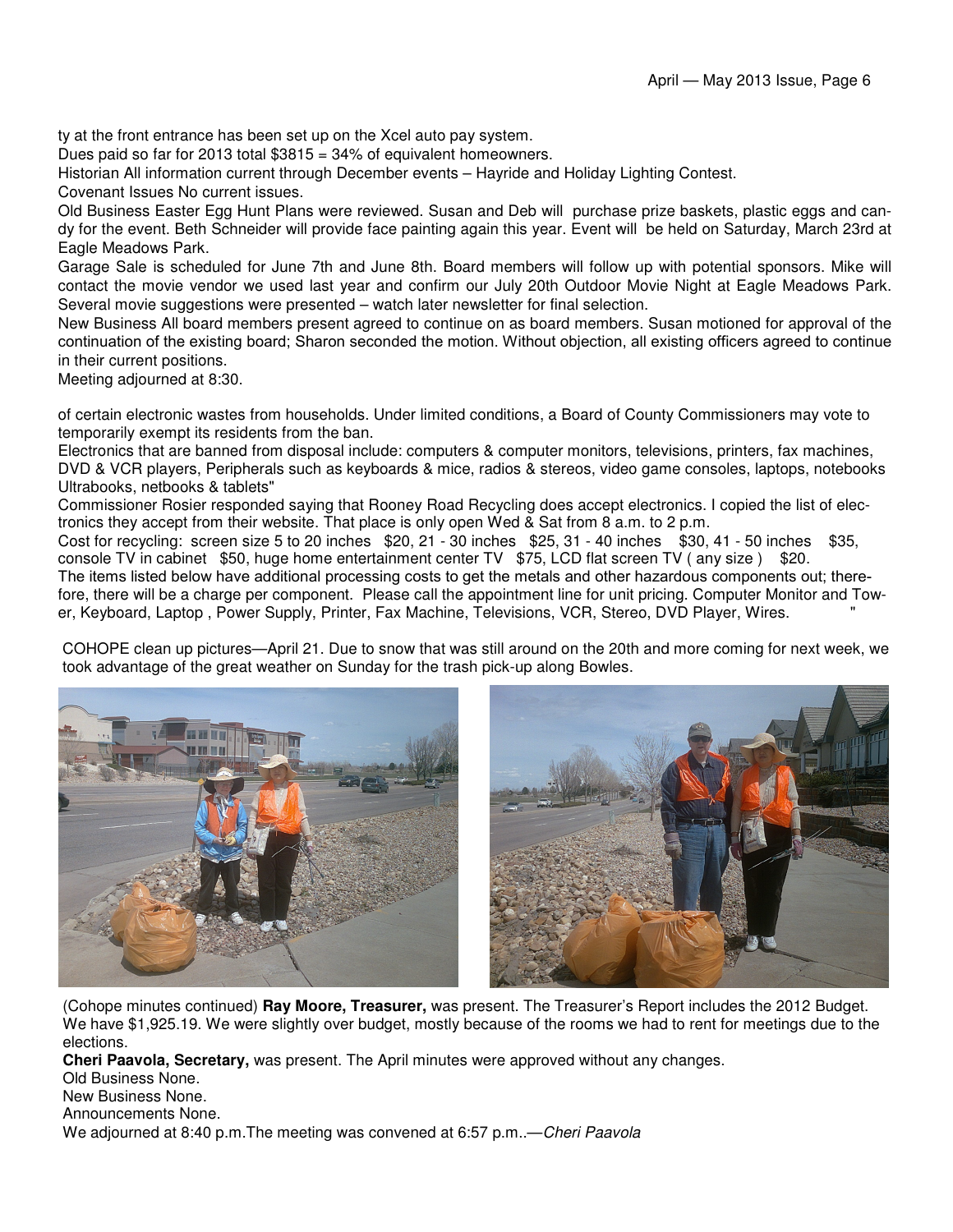**Thwart Cyber Thugs** By Sheriff Ted Mink— If there is anything I've learned in the past 40 years of fighting crime, it's that you need to be smarter than the crooks. Lately they've found a new place to prowl-online. In the last several years, online crime, 'cyber crime' has grown exponentially. In fact, last year the FBI Computer Crime Survey estimated annual losses from all types of computer crime at \$67 billion a year. So join me now and let's work together to prevent cyber crime at home, at work and on the road.

Cyber crime is essentially a new spin on old scams. These usually come in the form of spam, and identity theft. Cyber crooks can also infect your computer with malicious stuff like spyware (software designed to watch your every move, to include keys you hit while entering passwords)

and adware that buries you with pop-up ads. Then there is phishing where a crook sends emails that scare you into giving them private information, credit card numbers and online passwords, for example. It's time to

put a stop to cyber crime. You can help us beat these thugs if you stay alert, become savvy, and shield yourself. **Stay Alert** All over the internet you can find free stuff like music, videos, and even smiley faces to download. What you don't see is the real cost, the nasty surprise they fail to mention, adware and spyware.

If you use wireless hotspots or home networks, you may be providing cyber crooks with a whole new way to rip you off. Without the right safe guards Wi-Fi networks let the bad guys capture everything you do online.

Crooks can also highjack servers that direct you from one website to another. Or they can corrupt your web browser to take you to the wrong website. Here is how it works: First, you type in a web address or click on the link in an email. You end up on a fake or spoofed site, although it looks legitimate. At the fake site, you find many opportunities to enter your credit card number. You are rewarded by a cyber crook who steals your credit card number. This is called 'pharming' where the cyber thief 'harvests' your money.

Keep your security up-to-date. Cyber crooks continue to develop their strategies. Security companies constantly research and update their protection, which you need to make sure your computer, and your family, remain safe from cyber crime.

Set up a free web-based email address and provide that address to websites whenever you sign up for anything. That way, a lot of the spam will go to that free account instead of your personal inbox.

Avoid pop-ups like the plague. Above all, never enter personal information in a pop-up window, since it could be a phishing site. Be savvy and don't become another identity theft victim.

Take care when shopping online. Look for indicators that the website is secure, like a small lock icon on your browser's status bar, a trusted seal like those from Verisign of TRUSTe and a website URL that begins with 'https' (that extra 's' stands for secure).

**Shield Yourself** Call your bank, service provider or institution to verify any emails before you click on any links or fill out any forms. Also remember, the IRS never emails taxpayers, so anything from the IRS is really a phishing scam.

Get a credit report from all three major credit reporting agencies at least once a year. The law says you can get a free annual report, which allows you to review your credit and check to see if someone has opened accounts in your name. If you find anything wrong, contact the credit agencies to report the error.

Review every credit card statement. If a charge looks suspicious, contact your credit provider to have it removed to help avoid future losses.

Lock down your wireless home network. If you don't know how, hire someone to help you or use wireless protection software that makes wireless security easier to manage. Unprotected wireless networks invite cyber crooks to rip you off.

Turn on or buy parental controls for your computer to manage when your kids can go online, and limit them to approved, safe websites. Some parental controls even limit your children's ability to share or download files, helping to ensure they don't load your system with spyware.

There are services that focus on testing websites to see whether they include risky downloads. One of the best known services is McAfeeSiteAdvisor.

Several companies now offer security products that use your fingerprint or other personal features to make sure only you or people you approve can access your computer. You can use these tools to safely store passwords and keep your kids from outsmarting your parental controls.

The JCSO Drug Take-Back Initiative is in one week, on Saturday April 27th from 10 a.m. to 2:00 p.m. at two locations: Dakota Ridge High School, 13399 W. Coal Mine Ave., Littleton (West Parking Lot)

Evergreen Fire Rescue, 1802 Bergen Parkway, Evergreen

Turn in your unused or expired medication for safe disposal. The program is anonymous. Prescription and over-thecounter solid dosage medication (tablets and capsules) are accepted. Intravenous solutions, injectables, and needles will not be accepted.

**Jeffco Public Schools news – April, 2013 CHALLENGING SCHOOLS RANK HIGH** The Washington Post ranks the most challenging high schools in The High School Challenge 2012 and five Jeffco schools are on the national and state



**Sheriff Ted Mink**